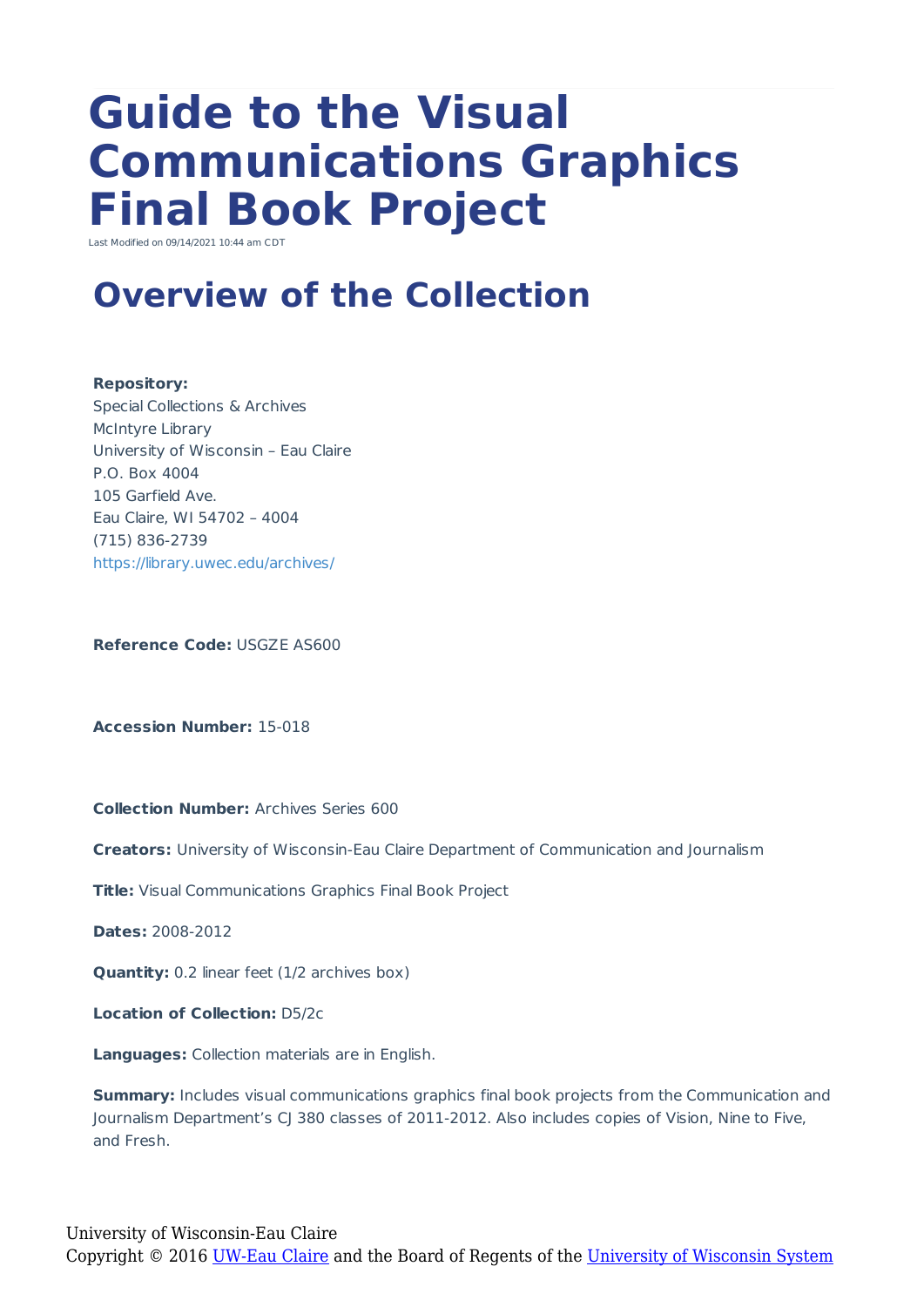### **Biographical / Historical Note**

Preceded by the Department of Communication and Theatre Arts, the Department of Communication and Journalism was formed in 1994. Ellen Mahaffy, a professor in the Department of Communication and Journalism, taught the 2011-2012 class of CJ 380 class Visual Communication Graphics. Mahaffy took photos for the Vision publication, served as editorial director of the Nine to Five publication, and served as publisher of the Fresh magazine.

#### **Content Description**

Includes visual communications graphics final book project from the Communication and Journalism Department's Visual Communication Graphics classes of 2011-2012. Also includes issues of Vision, a publication on twenty-five years of feminism at Eau Claire, Nine to Five, a publication about surviving the work force after graduation, and Fresh, a publication about eating local in the Chippewa Valley region.

#### **Administrative Information**

**Acquisition Information:** Transferred to the University Archives by Ellen Mahaffy in August 2012.

**Access Restrictions:** Collection is open to the public.

**Use Restrictions:** Researchers are responsible for using in accordance with 17 U.S.C. Copyright owned by the University of Wisconsin – Eau Claire.

**Preferred Citation:** Visual Communications Graphics Final Book Project, 2008-2012. AS600. Special Collections & Archives. McIntyre Library. University of Wisconsin – Eau Claire. Eau Claire, WI.

**Processing Note:** Processed by Lauren Gilstrap in September 2014.